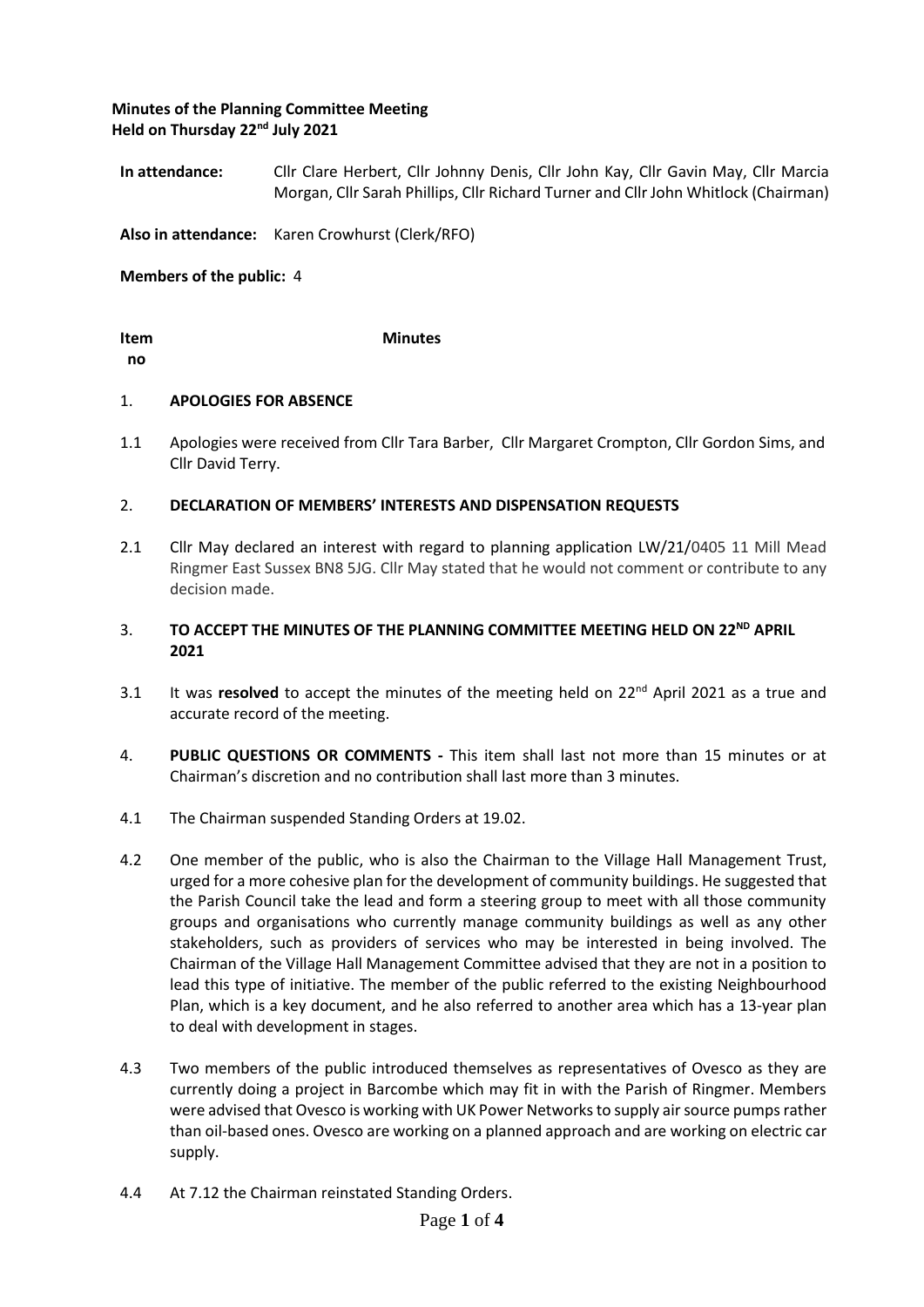#### 5. **ACTION POINTS NOT COVERED ON THIS AGENDA**

- a) Section 104 agreement regarding granting a deed of grant with Southern Water at Caburn Field/Anchor Field
- 5.1 The Clerk advised that the deeds regarding the Section 104 Agreement have now been signed by 2 Councillors and are now with the Solicitor.
- 5.2 The Clerk advised that there are no other action points for consideration.

#### 6. **CORRESPONDENCE**

- 6.1 a) Wildlife and Countryside Act 1981 – Section 53 – Claimed Public Right of Way Barcombe Mills
- 6.2 Members noted the correspondence
- 6.3 b) To consider any correspondence after this agenda has been published
- 6.4 There was no other correspondence for consideration.

#### 7. **PLANNING APPLICATIONS**

7.1 **LW/21/0355 Ringmer Village Hall Lewes Road Ringmer East Sussex BN8 5QH** Proposed single storey extension

#### 7.2 **Comments and observations**

Ringmer Parish Council support this application.

- 7.3 **LW/21/0405 11 Mill Mead Ringmer East Sussex BN8 5JG** Demolition of existing garage, two-storey side extension and single-storey rear extension
- 7.4 During the discussion and decision-making process, Cllr May refrained from comment.

#### 7.5 **Comments and observations**

Ringmer Parish Council support this application.

7.6 **LW/21/0448 Drove Park Half Mile Drove Ringmer East Sussex BN8 5NL** Creation of front porch

#### 7.7 **Comments and observations**

As the Parish Council has previously commented on this application, no further comments were made.

7.8 **LW/21/0369/CD Land North Of Chapters Bishops Lane Ringmer East Sussex** Discharge of condition 21 (noise) of application LW/14/0127

#### 7.9 **Comments and observations**

Ringmer Parish Council has no comments regarding this application.

- 7.10 **LW/21/0434 Broyle Gate Farm Lewes Road Ringmer East Sussex** Replacement of a window with a pair of glazed doors
- 7.11 **Comments and observations** No objections.
- 8. **PLANNING CONSENTS, REFUSALS & APPEALS RECEIVED –** further information regarding consents, refusals & appeals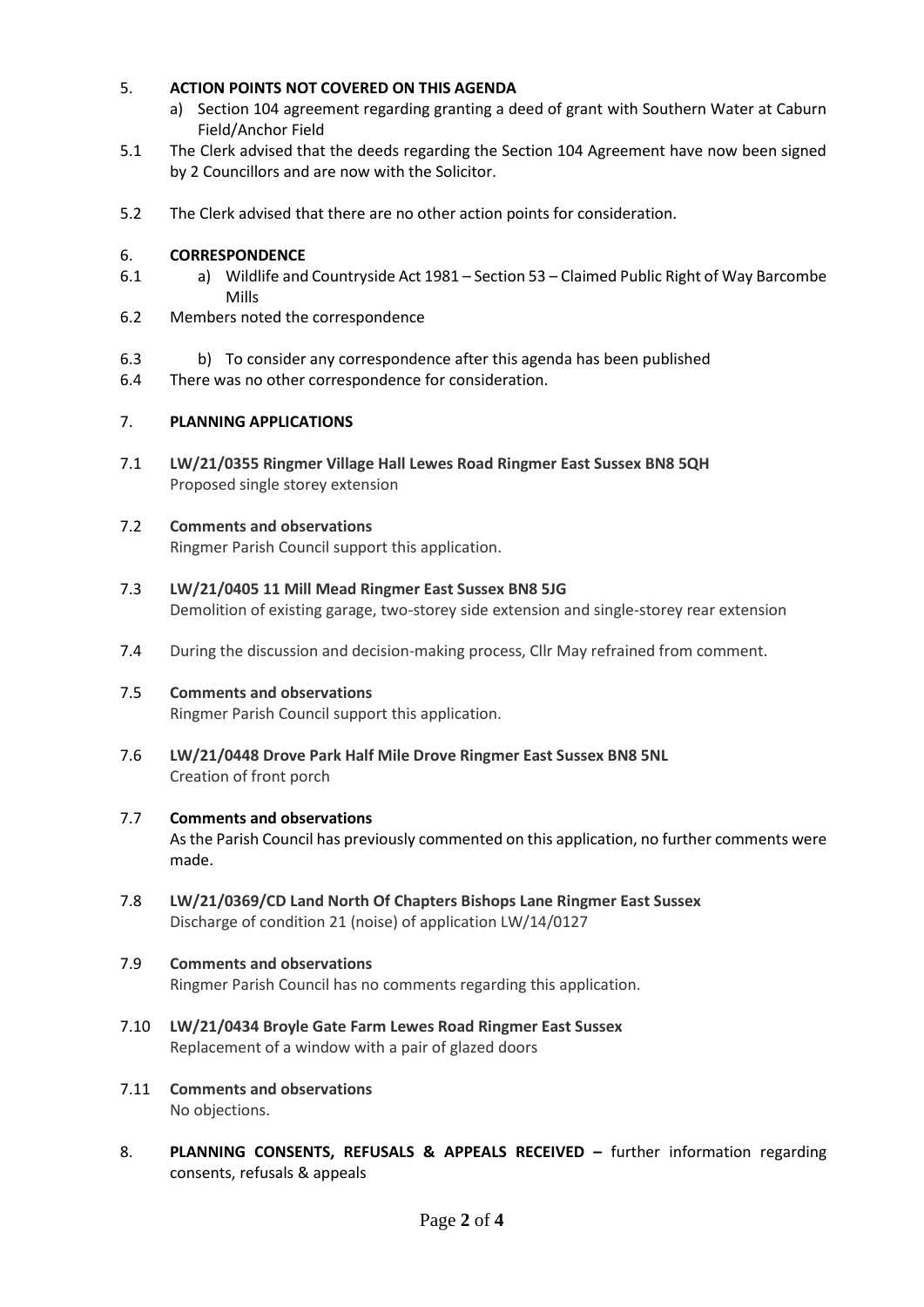8.1 It was noted that the Parish Council has not received many decisions made by the District Council lately. Members asked Cllr Denis to look into this which he agreed to do. – **Action Cllr Denis**

### 9. **REQUEST FROM THE VILLAGE HALL MANAGEMENT COMMITTEE ON PARISH COUNCIL VIEW AS TO HOW THE COMMUNITY NEEDS TO PARTICIPATE IN THE DEVELOPMENT AND PROVISION OF COMMUNITY FACILITIES**

- 9.1 a) To consider a Parish Council statement
- 9.2 After some discussion and careful consideration. It was agreed for the Clerk to draft a Statement of intent for considering the community need of new community buildings as part of future development – **Action the Clerk.**
- 9.3 b) To agree to hold a meeting with all stakeholders
- 9.4 Discussions were held after which it was agreed that a meeting with Cllrs May, Terry, Whitlock, and the Clerk should be held to identify potential stakeholders to write to. – **Action as stated above.**
- 9.5 c) To consider types of Community Buildings needed in Ringmer
- 9.6 d) To think about the management of any new community buildings
- 9.7 Items c) and d) above were deferred.

#### 10. **LEWES DISTRICT COUNCIL LOCAL PLAN – ISSUES AND OPTIONS CONSULTATION**

10.1 a) To consider a response to submit on behalf of Ringmer Parish Council by the deadline of 3rd September 2021

> After a short discussion, it was agreed for Cllrs Kay, Phillips, and Whitlock to work together on a response to be considered on  $12<sup>th</sup>$  August 2021. Cllr Kay emphasised that members would endeavour to meet the deadline. – **Action stated above.**

- b) To agree who to draft a response for circulation
- c) To agree the final response by email for submission

Items b) and c) were deferred.

#### 11. **NEIGHBOURHOOD PLAN**

- 11.1 a) Minor amendments
- 11.2 Cllr Whitlock agreed to revisit the amendments. **Action, Cllr Whitlock.**
- 11.3 b) Appointment of a Consultant
- 11.4 It was advised that this item is ongoing as a brief still needs to be written and 3 Consultants need to be sourced. – **Action, Cllr Whitlock and the Clerk.**
- 11.5 c) To agree any other actions relating to the Neighbourhood Plan
- 11.6 There were no further actions for consideration.

#### 12. **VERBAL REPORT – MEETING WITH CROUDACE PROPOSALS FOR RINGMER**

12.1 It was reported that a virtual informal meeting was held with a couple of Councillors and representatives of Croudace. The main purpose of the meeting was to inform the Council of a consultation which is now open to the public regarding the need for community buildings. It was also reported that there will be a further informal meeting on 29<sup>th</sup> July where it is hoped an update will be provided.